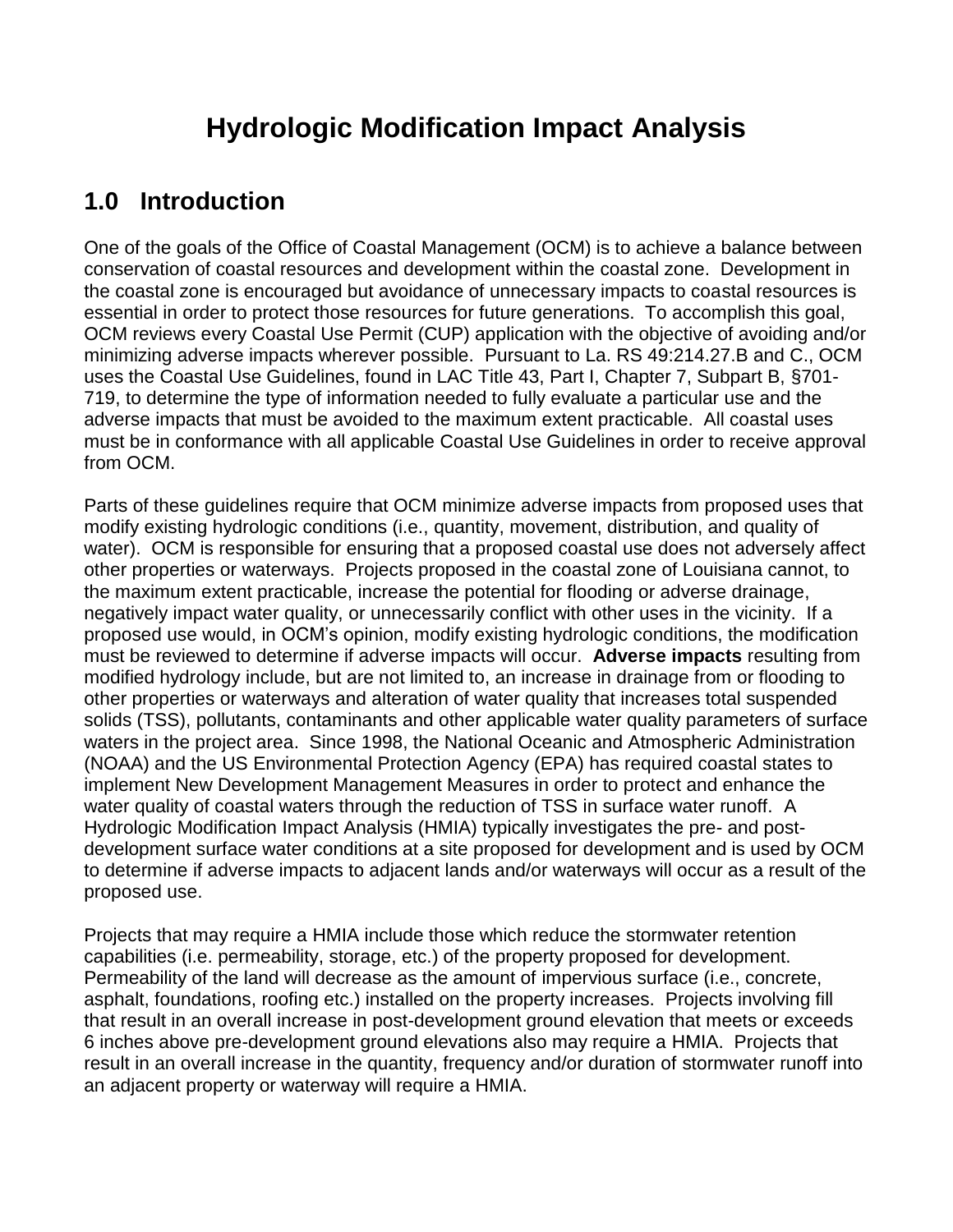Developing a HMIA for water flow/volume/rate requires the establishment of the design storm. Storms are classified by intensity (inches of rainfall), duration (length of storm) and recurrence probability (what percent chance does the storm have to occur in a given year). The **design storm** is a storm that produces a certain amount of rainfall within a certain period of time and which has the probability of recurring with a certain frequency (ex. 5-year or 100-year storms). The design storm will allow for estimates of the quantity of stormwater runoff from the site, preand post-development. Once the volume of runoff is determined, the location and water quality of the runoff must be identified, and the capacity of the receiving land or water body must be determined. It is up to the applicant to select an appropriate design storm for the proposed development, however, the design storm chosen should represent a reasonable risk of flooding and address any potential changes to the 100-year flood zone as mapped. While OCM does not require a specific design storm, a minimum 10 inch/24-hour model or the model which meets local governmental requirements is recommended.

The ideal development would result in no net increase in quantity, frequency and/or duration of stormwater runoff pre- and post-development. This can be done with either a net zero change in permeability of the property or the addition of detention or retention ponds/basins designed to hold/store excess water until conditions are such that flooding or undesirable drainage is no longer a risk. **Detention ponds** are low lying areas that are designed to temporarily hold a set amount of water while slowly draining to another location. These areas eventually can be completely drained. **Retention ponds** are ponds designed to hold a specific amount of water indefinitely but partially draining to another location when maximum capacity is reached. These ponds consistently hold some volume of water.

Projects that may result in an adverse change in water quality also will require a HMIA. The LA Department of Environmental Quality (DEQ) is the state regulatory authority regarding water quality. Any known point or non-point discharge, including stormwater runoff, resulting from implementation and/or operation of a proposed coastal use must receive the necessary approval(s) from DEQ prior to initiation of the proposed use. If appropriate, OCM will condition Coastal Use Permits to include a requirement to obtain all necessary permits from DEQ. Please be advised however, that by granting approval for a proposed coastal use, OCM is not relieving the applicant of the requirement to obtain all other federal, state and local authorizations that may be required. OCM will initiate contact with DEQ for a Water Quality Certification but it is up to the coastal user to contact DEQ to initiate any other permit process(es) DEQ deems appropriate. OCM, through the authority of the Coastal Use Guidelines, must consider any adverse change in TSS and will require a HMIA for any proposed use that results in the permanent reduction of surface permeability at the proposed project site (See Section 3.0 below). Projects that do not require consideration of TSS include those occurring wholly in water, those that do not permanently change the extent of existing vegetative cover and/or ground permeability of the development area, and those which include bankline stabilization. All other proposed coastal uses may require a HMIA for TSS.

The ideal development would result in no adverse alteration of TSS at the development site. Sediment screens/fences used and maintained during and after construction, until such time as soil is stabilized, is one method of reducing sediment run-off. Vegetation buffers around ponds (if included) or along roads, ditches and waterways also is a method of reducing sediment run-off. Bankline stabilization also is a method of TSS reduction.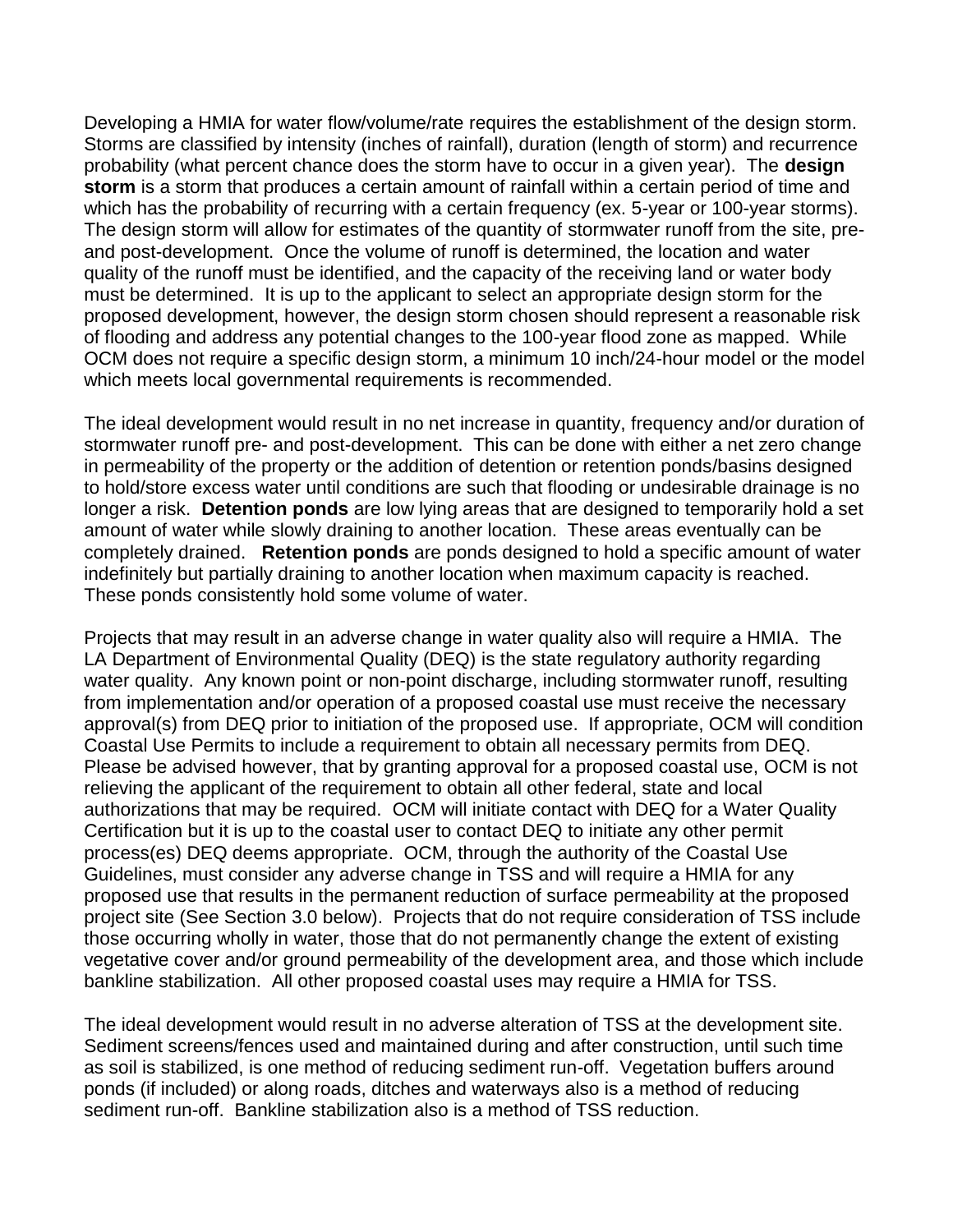# **2.0 HMIA Requirements**

If the above referenced ideal situations cannot be achieved, some adverse impacts from hydrologic modifications may occur. In order to identify what the impacts will be, a HMIA will be required during processing of a CUP. This guide is written to assist applicants with determining when a HMIA will be required and with the preparation of a HMIA adequate to evaluate impacts from the modifications. If the proposed development has an approved drainage plan from the parish or municipality in which the development will occur, a copy of the parish or municipality document granting approval of the drainage plan can be submitted in lieu of the below hydrology information.

### **2.1 Level 0 – No Modification**

Level 0 modifications result in no evident alteration of existing hydrology or water quality. Level 0 types of projects can include, but are not limited to, the following:

- $\triangleright$  Projects that involve no fill or excavation
- $\triangleright$  Projects that include no new impervious surface
- $\triangleright$  Projects that include raised residential structures (houses, wharves, piers, boathouses)
- $\triangleright$  Projects that are limited solely to non-residential platforms and other structures raised on pilings above the ground
- $\triangleright$  Routine pipeline and utility maintenance, installation and removal
- $\triangleright$  Seismic surveys
- $\triangleright$  Access dredging in existing waterways

The information contained in a complete Coastal Use Permit application should be sufficient to address HMIA for Level 0 projects.

### **2.2 Level 1 – Minimal Modification**

Level 1 modifications typically result in minor, localized changes in existing surface water hydrology and/or quality. Projects determined by OCM to result in Level 1 hydrologic modifications will require a minimal level of information to address the proposed modification. Level 1 projects can include, but are not limited to, the following:

- $\triangleright$  Projects that involve less than six (6) inches of fill
- $\triangleright$  Projects that involve less than one (1) acre development
- $\triangleright$  Projects that involve the installation of 4,400 sq. ft. or less of impervious surface
- $\triangleright$  Maintenance dredging of existing drainage canals
- $\triangleright$  Minor alteration of existing drainage features (i.e., water control structure maintenance and replacement)

Level 1 projects must identify existing surface water flow patterns and applicable water quality parameters and explain how the development will alter those patterns and parameters.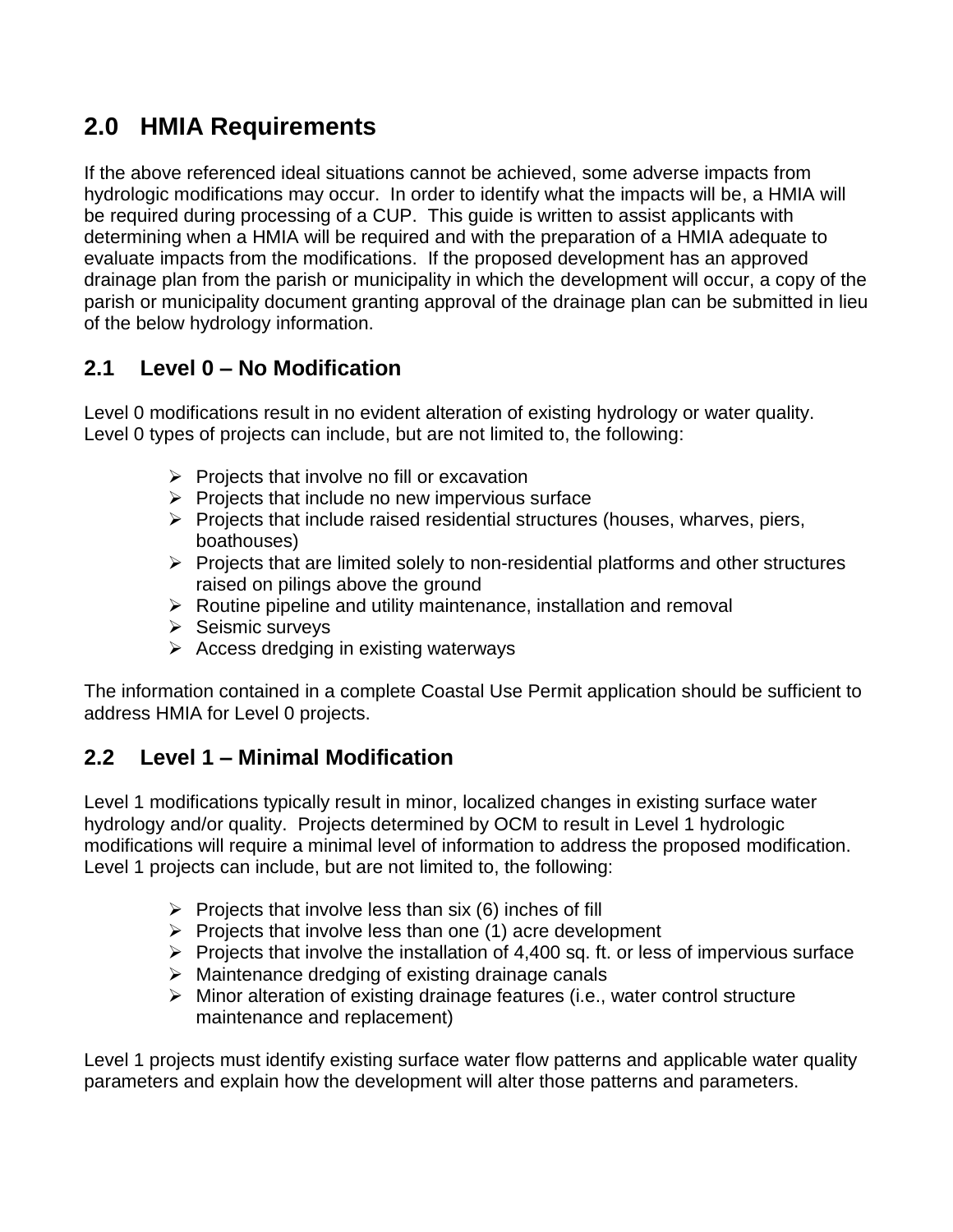The Level 1 HMIA shall include, at a minimum, the following:

#### **2.2.1 Hydrology**

Information on the existing and post-project hydrologic conditions, including at a minimum, local topography, slope, surface condition, drainage pattern, response to storm event, etc. A map, or maps, showing existing and proposed water flow patterns shall be included in this discussion.

#### **2.2.2 Water Quality**

Information on BMPs to be implemented during and after construction to prevent impacts to surface water and/or coastal resources.

In lieu of the information outlined in 2.2.1 and 2.2.2 above, a statement from the applicant attesting that site runoff with regard to hydrology and water quality will be the same both preand post-construction, is sufficient to address a Level 1 HMIA (see Section 3.0 below).

### **2.3 Level 2 – Intermediate Modification**

Level 2 modifications typically have more of an impact on surface water, or impact a larger area than Level 1 alterations. Projects determined by OCM to result in Level 2 hydrologic modifications will require a moderate level of information to address the proposed modification. Level 2 projects can include, but are not limited to, the following:

- $\triangleright$  Projects that involve six (6) or more inches of fill
- $\triangleright$  Projects that involve the installation of more than 4,400 sq. ft. of impervious surface
- $\triangleright$  Projects that involve one (1) or more acres being developed
- $\triangleright$  Small subdivisions (10 or less houses on 5 or less acres, no new access)
- $\triangleright$  Small marinas (boat launch, pier/wharf, bait shop/store/diner, parking)
- $\triangleright$  Major new pipeline and utility installation
- $\triangleright$  Permittee responsible mitigation plans and Mitigation Banks that include minor alteration to existing hydrology

Level 2 projects must identify existing surface water discharge patterns, quantity and rate and affected water quality parameters. A HMIA must explain how the development will modify existing conditions and must identify measures taken to reduce adverse impacts resulting from the modifications.

The Level 2 HMIA shall include, at a minimum, the following:

#### **2.3.1 Hydrology**

- 1. A map showing existing and proposed water flow patterns.
- 2. Identification of the design storm event and the drainage network to be impacted.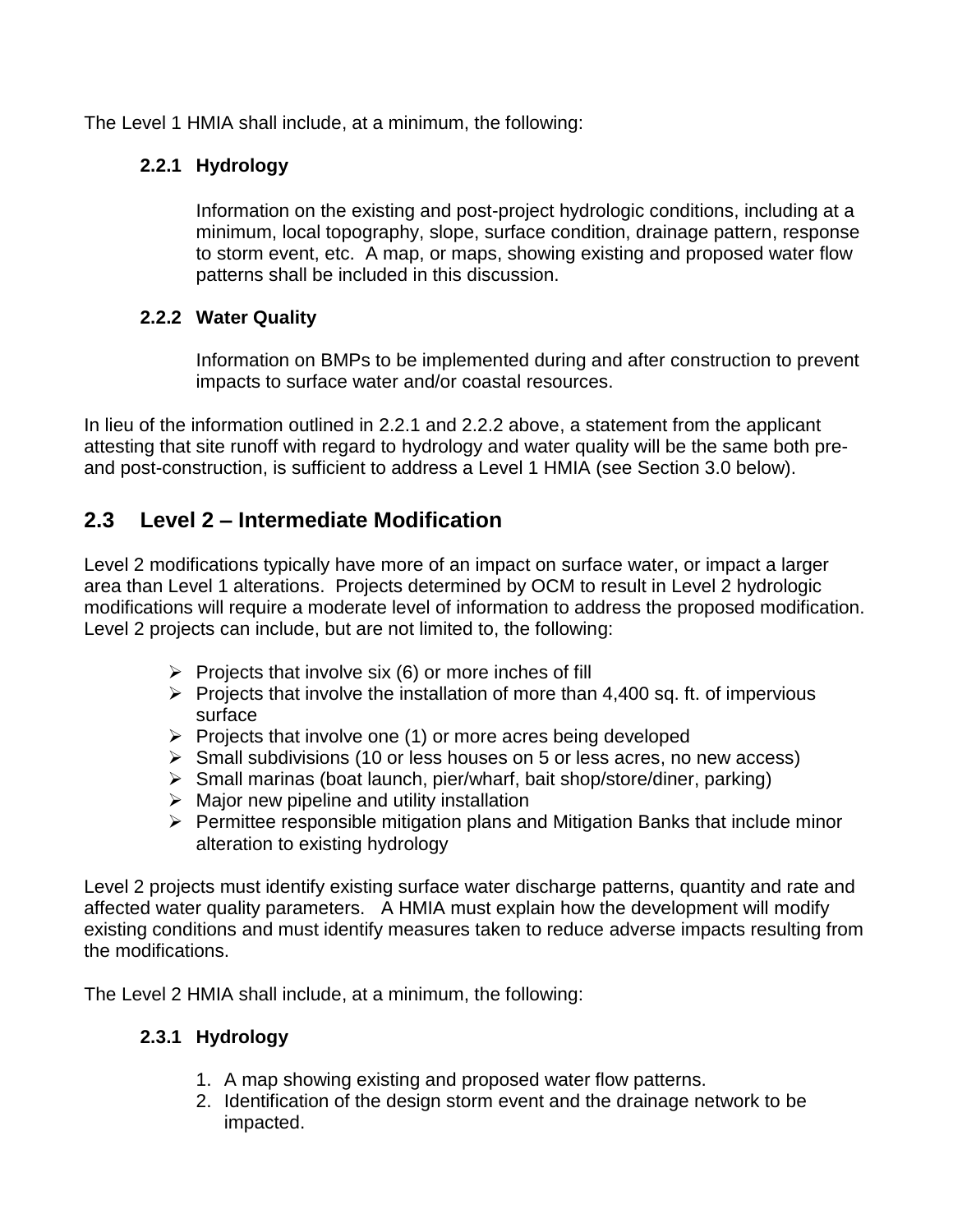- 3. Information relative to the pre-and post-project volume/rate of runoff expected for the design storm event.
- 4. Information on the pre- and post-project hydrologic conditions, including at a minimum, local topography, slope, surface condition, drainage pattern, response to storm event, etc.
- 5. A discussion of how the runoff identified in #4 above will affect adjacent and other properties and the existing drainage network.
- 6. Identification of measures to be taken to lessen impact on adjacent and other properties and the existing drainage network.

#### **2.3.2 Water Quality**

- 1. Identification of water quality parameters to be affected by the proposed development (TSS and other applicable parameters.)
- 2. Identification of the steps, procedures and/or BMPs to be used to lessen point source and non-point source impacts on surface water quality (see Section 3.0 below)
- 3. Identification of the necessary permits to be obtained from other federal, state and local authorities
- 4. Inclusion of the in-place spill response plan for the release of oil and grease (marinas only)

### **2.4 Level 3 – Moderate Modification**

Level 3 modifications involve larger quantities of water and affect larger areas than Level 2 modifications. These modifications also may have varying short- and long-term impacts on the immediate region. Projects determined by OCM to result in Level 3 hydrologic modifications will require a significant level of information to address the proposed modification. Level 3 projects can include, but are not limited to, the following:

- $\triangleright$  Marsh management and water management plans
- $\triangleright$  Permittee responsible mitigation plans and mitigation banks that include significant alteration to existing hydrology
- $\triangleright$  New elevated roads if no access channel needed
- $\triangleright$  New levees and re-establishment of existing, degraded levees that impact and/or impound <150 acres (<300 acres if impact/impound existing agricultural lands)
- $\triangleright$  Mitigation and restoration projects that alter the volume of water to adjacent properties
- $\triangleright$  Expansion of existing pump stations
- $\triangleright$  Ports
- $\triangleright$  Medium and large subdivisions (more than 10 houses and/or 5 acres with new access)
- $\triangleright$  Medium and large marinas (on-site boat storage, overnight accommodations)

Level 3 projects must provide information relative to how the development will alter quantities, rates and water quality parameters in the affected region and must identify measures taken to reduce adverse impacts resulting from the alteration.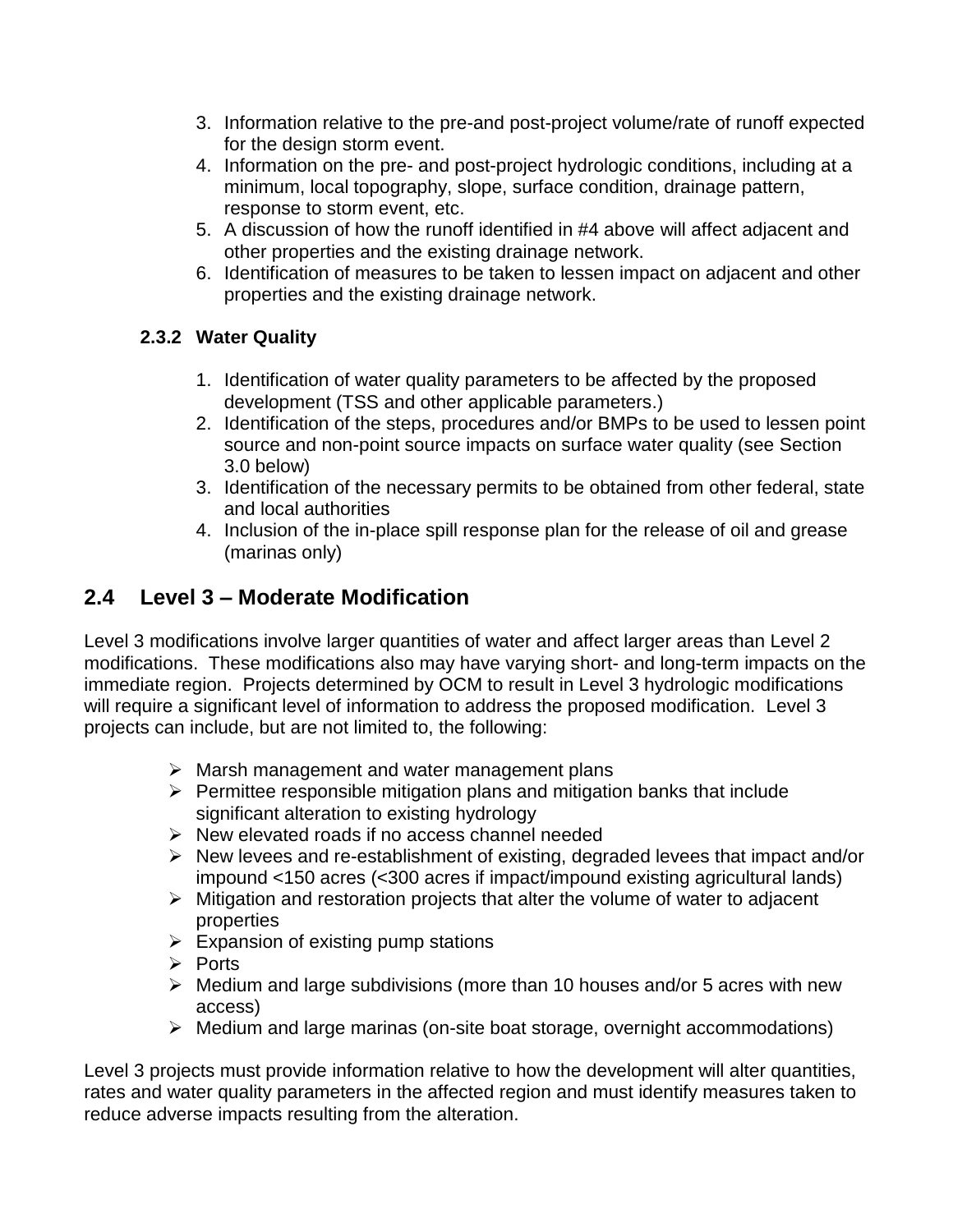The Level 3 HMIA shall include, at a minimum, the following:

#### **2.4.1 Hydrology**

- 1. A map showing existing and proposed water flow patterns.
- 2. Identification of the design storm event and the drainage network to be impacted.
- 3. Information relative to the pre-and post-project volume/rate of runoff expected for the design storm event.
- 4. Information on the existing and post-project hydrologic conditions, including at a minimum, local topography, slope, surface condition, drainage pattern, response to storm event, etc.
- 5. A discussion of how the runoff identified in #4 above will affect adjacent properties and the existing drainage network.
- 6. Monitoring data which establishes background hydrologic conditions over a one-year period (i.e. rainfall data, tide data etc.).
- 7. An evaluation of the short- and long-term changes anticipated to the hydrologic system resulting from construction, operation and maintenance of the proposed activity.
- 8. A site-specific study predicting the response of the existing drainage network to the alteration under normal conditions and from the design storm, the 100 year storm and a Category 1 tropical storm event with associated storm surge. (Please note that a detailed regional study or model can be used in place of a site-specific study.)
- 9. Elevation details, capacity and operational schedule for all proposed water control structures (WCS) or pumps (if proposed).

#### **2.4.2 Water Quality**

- 1. Identification of water quality parameters to be affected by the proposed development (TSS and other applicable parameters.).
- 2. An evaluation of the short- and long-term point and non-point source impacts to water quality resulting from construction, operation and maintenance of the proposed activity.
- 3. Identification of the necessary permits to be obtained from other federal, state and local authorities.
- 4. Identification of the steps, procedures and/or BMPs to be used to lessen point source and non-point source impacts on surface water quality (see Section 3.0 below).

### **2.5 Level 4 – Significant Modification**

Level 4 alterations have the potential to affect large quantities of water over large areas. For this reason, projects determined by OCM to result in Level 4 hydrologic modifications must provide an extensive level of information to demonstrate how the proposed coastal use will affect regional surface water.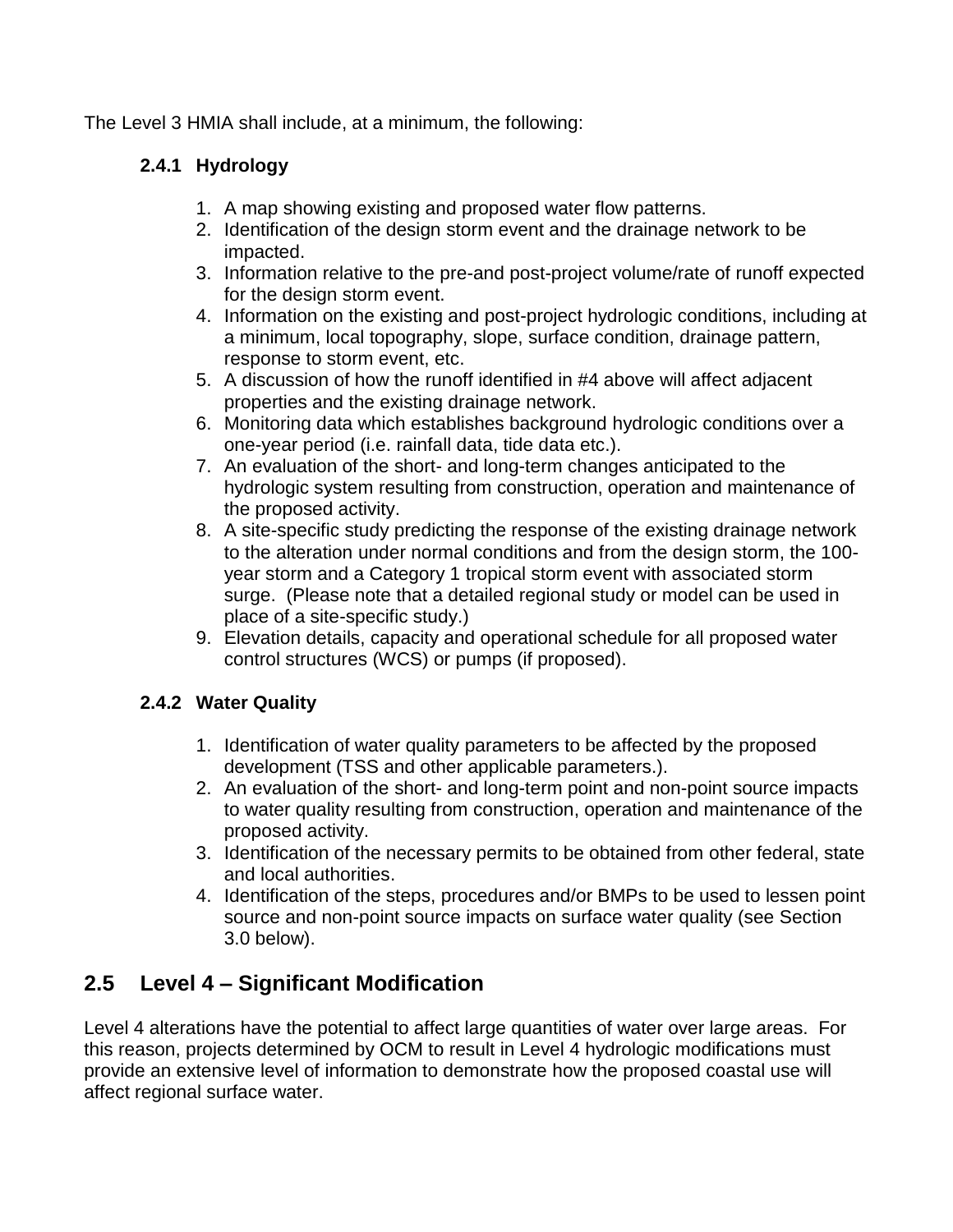The Level 4 HMIA shall include, at a minimum, the following:

- $\triangleright$  New or expanded drainage features, new pump stations, re-establishment of existing drainage features that have ≥80% filled in
- $\triangleright$  New levees and re-establishment of existing, degraded levees that impact and/or impound ≥150 acres or more (≥300 acres or more if impact/impound agricultural lands)
- $\triangleright$  New inland access channels
- $\triangleright$  River diversions and restoration projects that significantly alter the flow of surface water to adjacent lands
- $\triangleright$  New roads constructed at grade and elevated roads with new access channel

#### **2.5.1 Hydrology**

- 1. A map showing existing and proposed water flow patterns.
- 2. Identification of the design storm event and the drainage network to be impacted.
- 3. Information relative to the pre-and post-project volume/rate of runoff expected for the design storm event.
- 4. Information on the existing and post-project hydrologic conditions, including at a minimum, local topography, slope, surface condition, drainage pattern, response to storm event, etc.
- 5. A discussion of how the runoff identified in #4 above will affect adjacent properties and the existing drainage network.
- 6. Monitoring data which establishes background hydrologic conditions over a multi-year period (i.e. rainfall data, tide data etc.).
- 7. An evaluation of the short- and long-term changes anticipated to the hydrologic system resulting from construction, operation and maintenance of the proposed activity.
- 8. Elevation details (including geoid used if available), capacity and operational schedule for all proposed water control structures (WCS) and/or pumps (if proposed).
- 9. A site-specific study predicting the response of the existing drainage network to the alteration from the design storm, the 100-year storm and a Category 1 tropical storm event with associated storm surge.

#### **2.5.2 Water Quality**

- 1. Identification of water quality parameters to be affected by the proposed development (TSS and other applicable parameters.)
- 2. An evaluation of the short- and long-term point and non-point source impacts to water quality resulting from construction, operation and maintenance of the proposed activity.
- 3. Identification of the necessary permits to be obtained from other federal, state and local authorities.
- 4. Identification of the steps, procedures and/or BMPs to be used to lessen point source and non-point source impacts on surface water quality.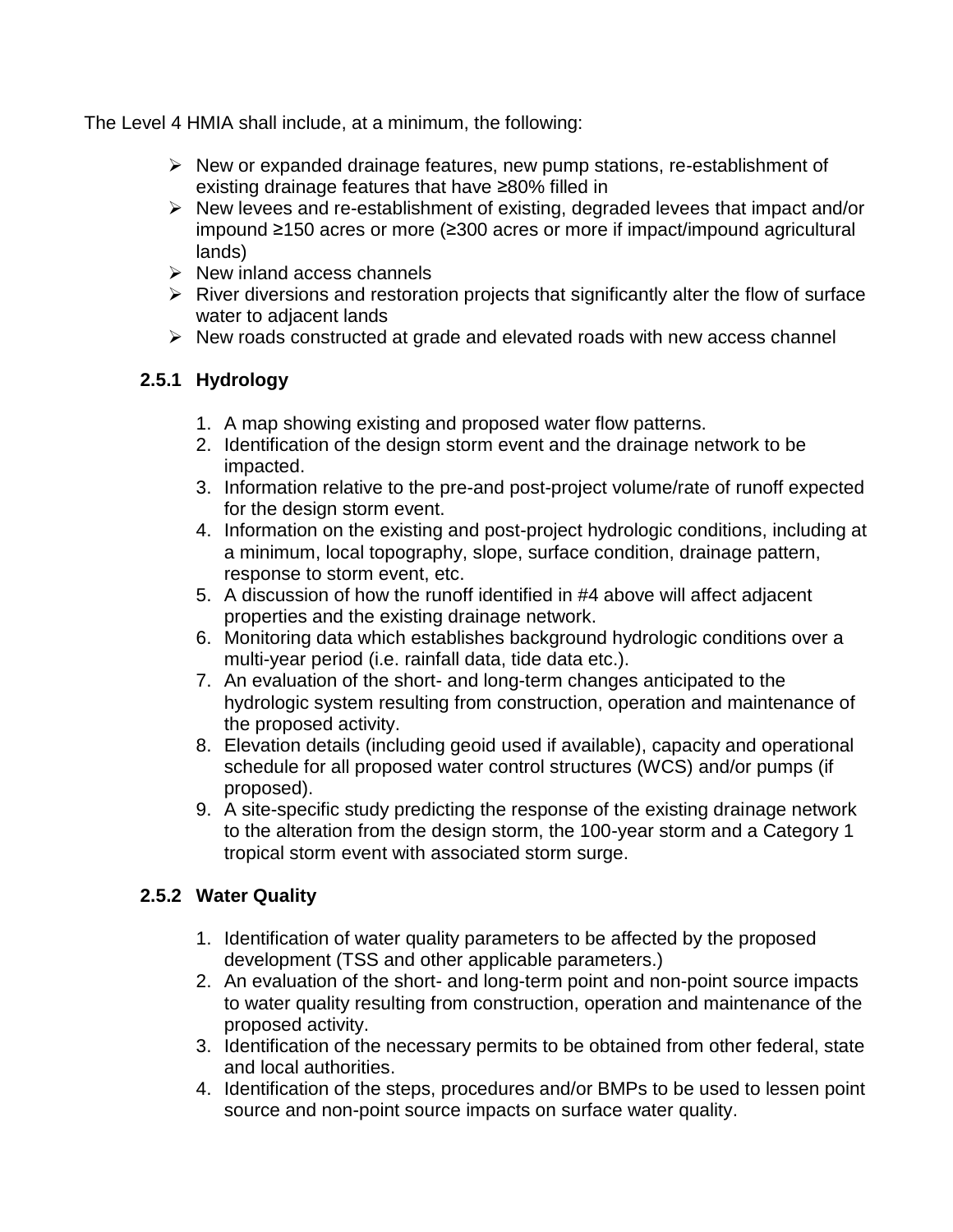## **3.0 Development Management Measures for the Control of Nonpoint Source Pollution**

OCM, under the direction of the National Oceanic and Atmospheric Administration (NOAA) and in cooperation with LA DEQ and the US Environmental Protection Agency (EPA), has agreed to implement New Development Management Measures in order to reduce non-point source water pollution. In particular, these measures will help protect and enhance the water quality of coastal waters through reduction of TSS in surface water runoff. These measures are intended to decrease the potential erosion and runoff caused by development, remove suspended solids and other pollutants taken up by runoff, retain pre-project hydrologic conditions and preserve natural systems. Acceptable Development Management Measures can include the use of infiltration systems, filtration systems and detention/retention ponds. **Infiltration systems** can include trenches, basins and porous surfaces that allow water to percolate through soils prior to release from the site. **Filtration systems** can include filter strips, grassed swales and vegetation buffers that allow solids to settle out of the water prior to release from the site. Detention and retention ponds referenced previously in this document also allow for the settlement of solids prior to release of stored water.

HMIA Levels 1 - 4 require that the appropriate Development Management Measures be implemented. This requirement can be met for Level 1 by:

1. Providing a statement from the applicant, attesting that site runoff with regard to water quality will be the same both pre- and post-construction.

#### **OR**

2. Providing a description of the BMPs to be implemented to minimize sediment runoff during and after construction.

HMIA Levels 2-4 will require additional documentation over that required for HMIA Level 1. This documentation should demonstrate that:

- 3. By design or performance:
	- a. After construction has been completed and the site is permanently stabilized, the average annual TSS loading is reduced by 80 percent. For the purposes of this measure, an 80 percent TSS reduction is to be determined based on the average annual TSS loadings from all storms less than or equal to the 2-year/24-hour storm. TSS loadings from storms greater than the 2-year/24-hour storm are not expected to be included in the calculation of the average annual TSS loadings. **OR**
	- b. The post-development loadings of TSS is reduced so that the average annual TSS loadings are no greater than pre-development loadings

#### **AND**

4. To the extent practicable, post-development peak runoff rate and average volume are maintained at levels that are similar to pre-development levels.